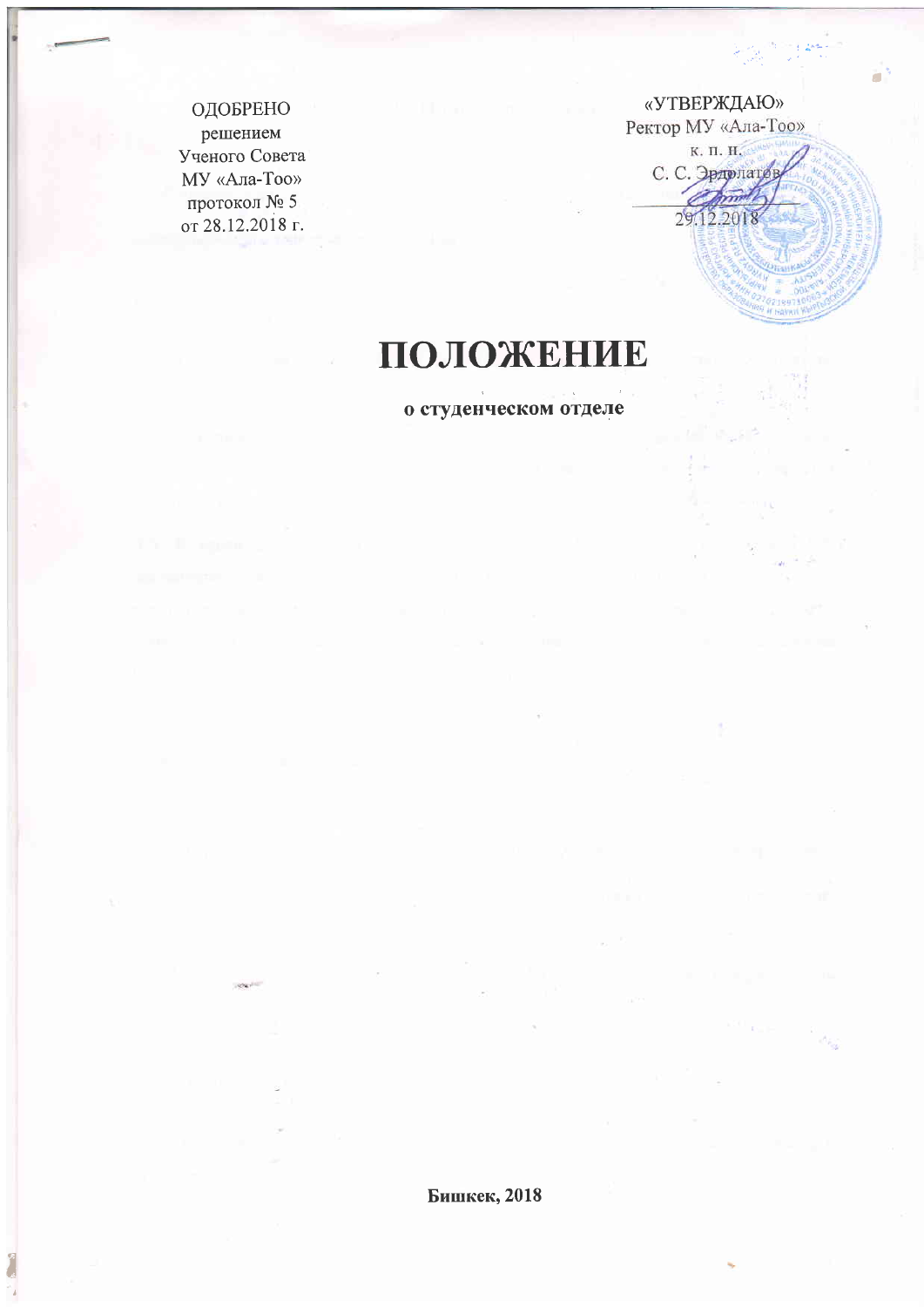1.1. Студенческий отдел кадров является структурным подразделением

Международного университета Ала-Тоо

1.2. Отдел возглавляет начальник, который назначается и освобождается от должности приказом ректора университета.

1.3. Студенческий отдел кадров создается и ликвидируется приказом ректора университета.

обязанности. права. Квалификационные требования, функциональные  $1.4.$ ответственность начальника и других работников отдела регламентируется должностными инструкциями, утвержденными приказом ректором университета.

1.5. В своей деятельности отдел руководствуется Конституцией и законами КР, постановлениями и распоряжениями Правительства, постановлениями, приказами, инструктивными письмами Министерства образования КР, уставом университета, приказами и распоряжениями ректора, решениями Ученого совета и настоящим Положением.

# 2. Основные задачи отдела

2.1. Централизация работы по ведению кадровых документов студентов университета.

2.2. Надлежащее хранение личных дел студентов, подготовка и передача их в архив университета.

2.3. Персональный и статистический учет всех категорий студентов университета по установленным формам.

#### 3. Функции отдела

3.1. Взаимодействие с подразделениями Университета по сбору, обработке, учету и хранению документов, касающихся деятельности студентов.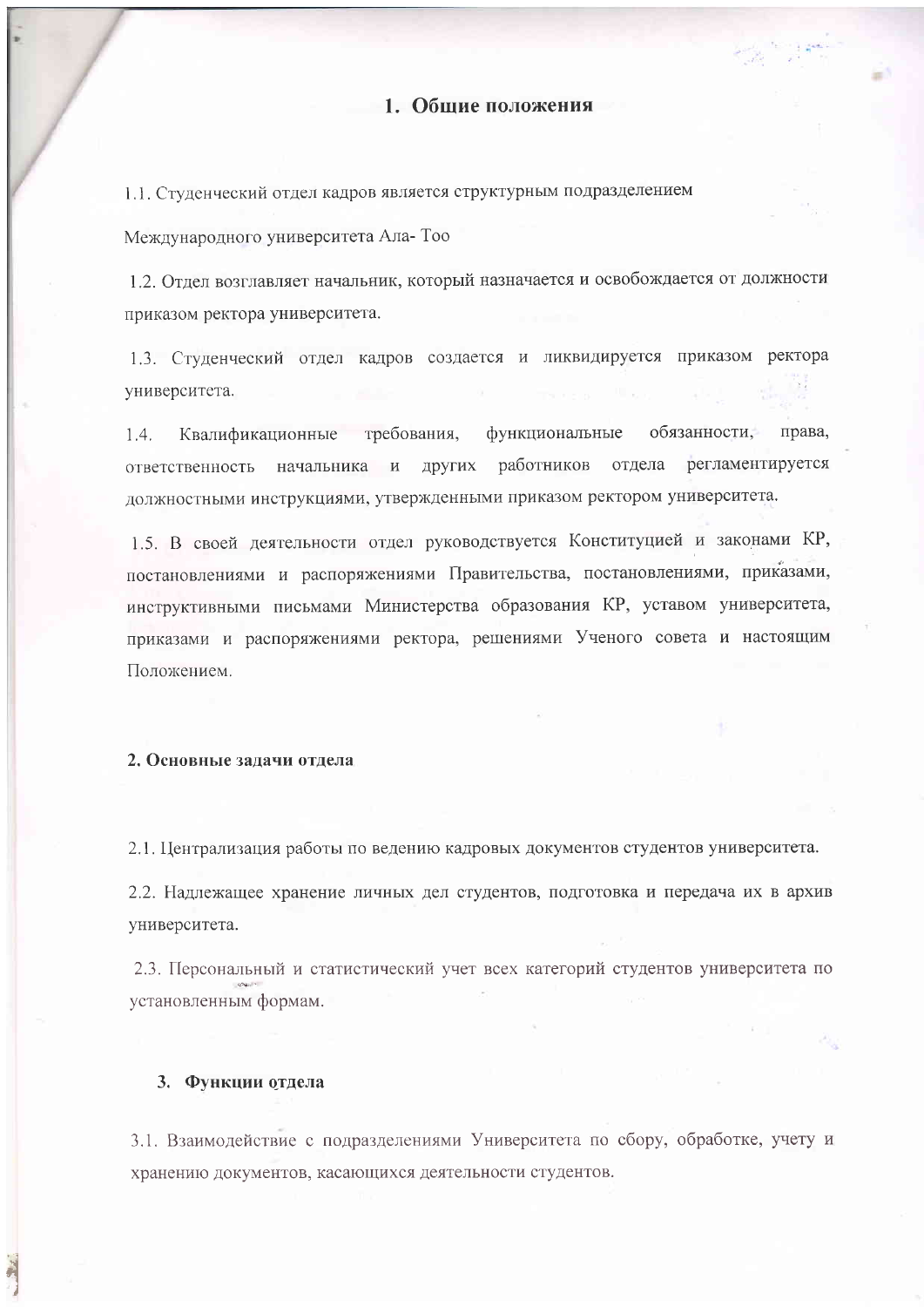3.2. Проверка, обработка и хранение приказов по личному составу студентов о переводе, отчислении, восстановлении.

3.3. Проверка, обработка и хранение приказов по академическим отпускам.

3.4. Подготовка установленной отчетности по личному составу студентов университета.

3.5. Студенческий отдел ведет учет по курсам, специальностям и формам обучения.

3.6. Студенческий отдел принимает от секретаря приемной комиссии личные дела на вновь зачисленных в университет студентов.

3.7. Студенческий отдел ведет электронную базу данных о составе студентов, своевременно вносит изменения.

3.8. Студенческий отдел составляет справку о численности студентов на первое число каждого месяца для предоставления в соответствующие отделы.

3.9. Студенческий отдел выверяет базу по вновь зачисленным студентам.

3.10. Студенческий отдел проводит сверку контингента студентов с деканатами факультетов (не менее двух раз за учебных год).

3.11. Выдача первичных документов (аттестатов, дипломов) выпускникам университета по окончанию обучения.

3.12 Согласует и готовит приказы о переводе, отчислении, восстановлении, предоставлении академических отпусков, смене фамилии, и имени студентов университета, выдаче дубликатов дипломов и транскриптов и рассылка их в соответствующие подразделения МУА,

3.13 Приготовление и выдача академических справок.

3.14 Составляет и объявляет список студентов, получивших стипендию

### 4. Права и обязанности отдела

4.1. Запрашивать от подразделений университета предоставления материалов (отчетов, служебных записок, объяснений, заявлений) необходимых для осуществления работы, вхоляшей в компетенцию отдела.

4.2. Взаимодействовать с другими отделами по вопросам студенческого контингента.

4.3. Вносить предложения по совершенствованию форм и методов работы отдела.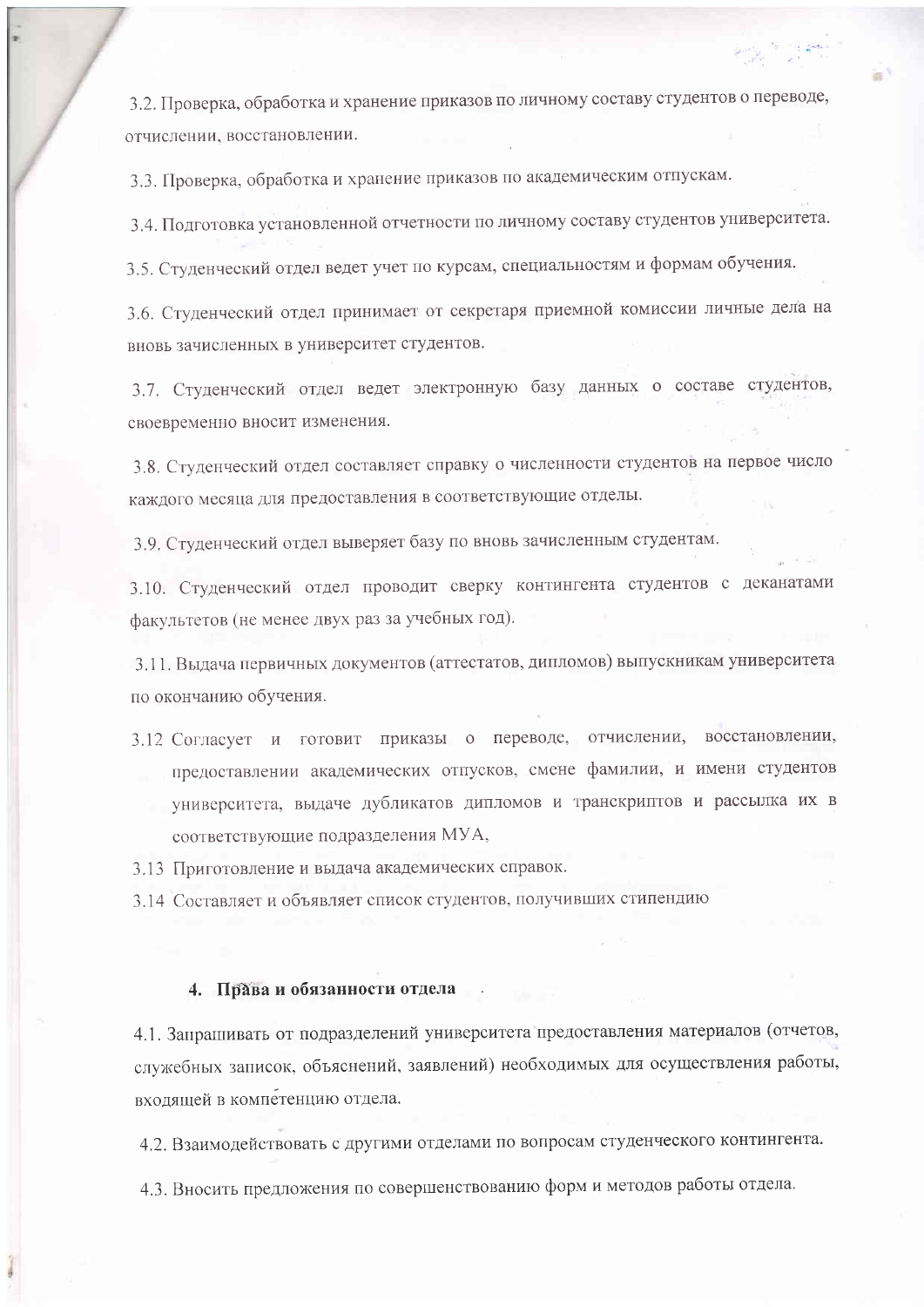служебную  $4.4.$ Работники отдела обязаны хранить тайну, сохранять конфиденциальность сведений, связанных с выполнением задач возложенных на отдел.

4.6. Подписывать и визировать документы в пределах своей компетенции.

#### 5. Ответственность отдела

5.1. Ответственность за надлежащее и своевременное выполнение отделом функций, предусмотренных настоящим Положением, несет начальник отдела.

 $5.2.$ Ответственность сотрудников отдела определяется должностными **HX** инструкциями.

5.3. Сотрудники отдела обязаны принимать необходимые меры для защиты персональных данных от неправомерного и случайного доступа.

#### 6. Взаимодействие с подразделениями

6.1. Студенческий отдел кадров взаимодействует со следующими отделами: бухгалтерией, учебным отделом, деканатами, приемной комиссией, архивом университета.

6.2. От соответствующих подразделений Университета получает служебные записки и информацию в бумажном и электронном виде по студенческому составу для оформления приказов.

6.3. Студенческий отдел кадров предоставляет подразделениям университета: копии приказов по личному составу студентов о приеме, перемещении или каких-либо изменений касающихся студентов; статистическую отчетность по количественному составу студентов.

#### 7. Прекращение деятельности отдела кадров

7.1. Прекращение деятельности студенческого отдела кадров осуществляется путём его ликвидации или реорганизации.

7.2. Студенческий отдел кадров реорганизуется или ликвидируется приказом Ректора.